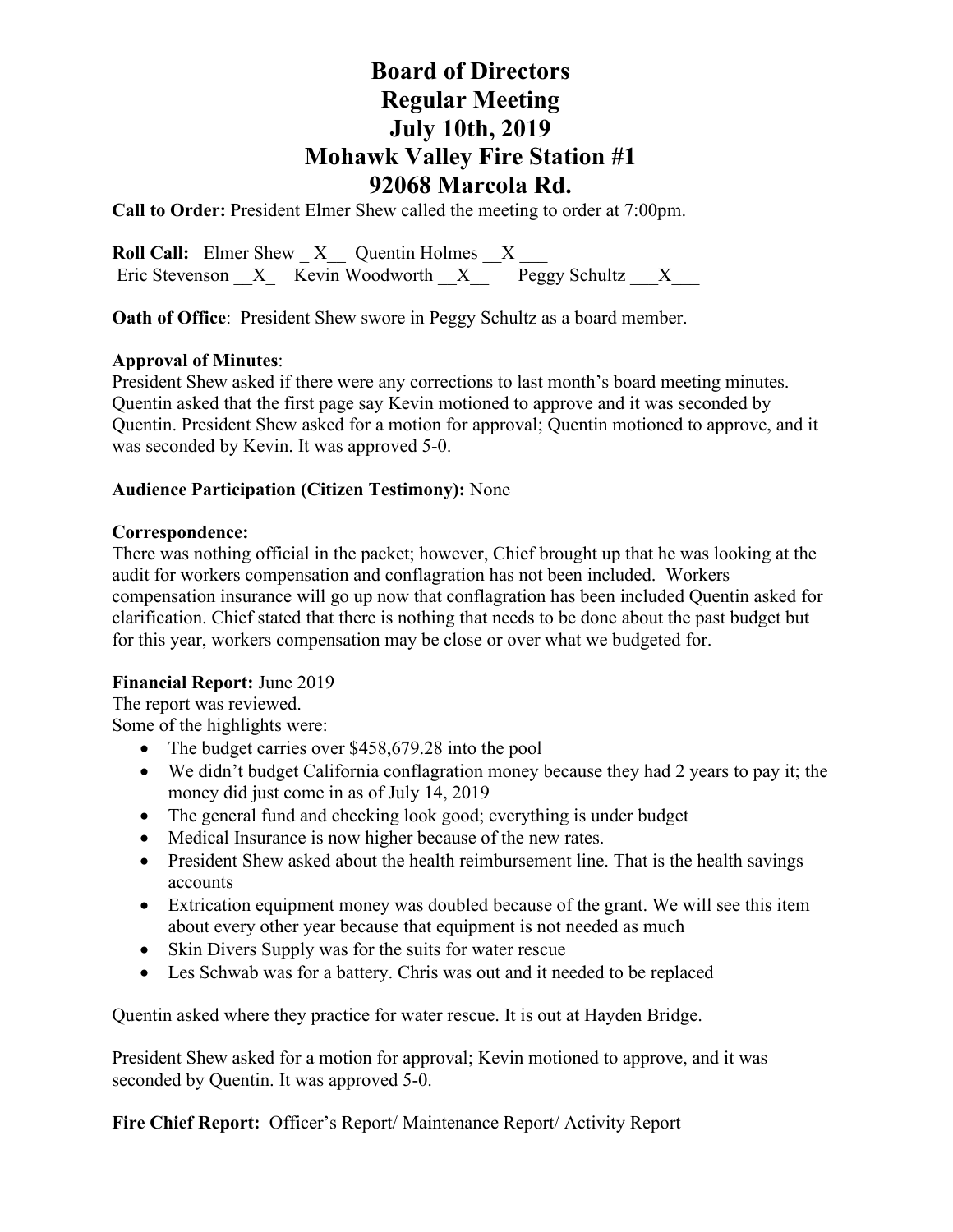# **Board of Directors Regular Meeting July 10th, 2019 Mohawk Valley Fire Station #1 92068 Marcola Rd.**

The Activity Report was discussed with highlights that include: The activity report included:

- The Chief hours were included
- Standard meetings
- Water Rescue was discussed
- There will be training at Hayden Bridge tomorrow
- Wildland class put on by ODF
- Trainings and outside training were mentioned
- Total calls for the year are now over what they were at this time last year

## **Maintenance Report**

The Maintenance report was not included in the packet.

### **Old Business**:

1. Station 2

All the paperwork is paid and waiting for approval. Our original contract says we will pay up to \$25,000 and we are now over that. Chief feels that if we do not keep paying then the deal could fall through and we would spend more money fighting in court. He recommended to the board to keep paying. President Shew asked if Chief thought the remaining would cost less than \$5,000; Chief said probably \$800. The board agreed to pay up to another \$5,000 and if it was to go over that then it would need to be discussed.

## 2. Project Update

The new rescue is done and can be seen after the meeting. There isn't an engine update. Kevin expressed frustration on the amount of time it took to get this rescue done and deadlines were not met. Chief said the second rescue shouldn't take as long since it should be the exact same as the first. The rescue should be in service tonight. Kevin asked about the rescues we sold. Both are sold but the second one is still in our possession until we have our new ones in service.

3. Mary Cole Days

 We will be doing fire prevention and emergency preparedness education. The Association will do breakfast the next morning, so they have applied for their permit. There will be a car show and shine. There is discussion on whether it is worth getting an evening band but hopefully the band would start when all the activities are happening. The roadhouse may have an evening event though. Chief is talking to someone who knows of a band.